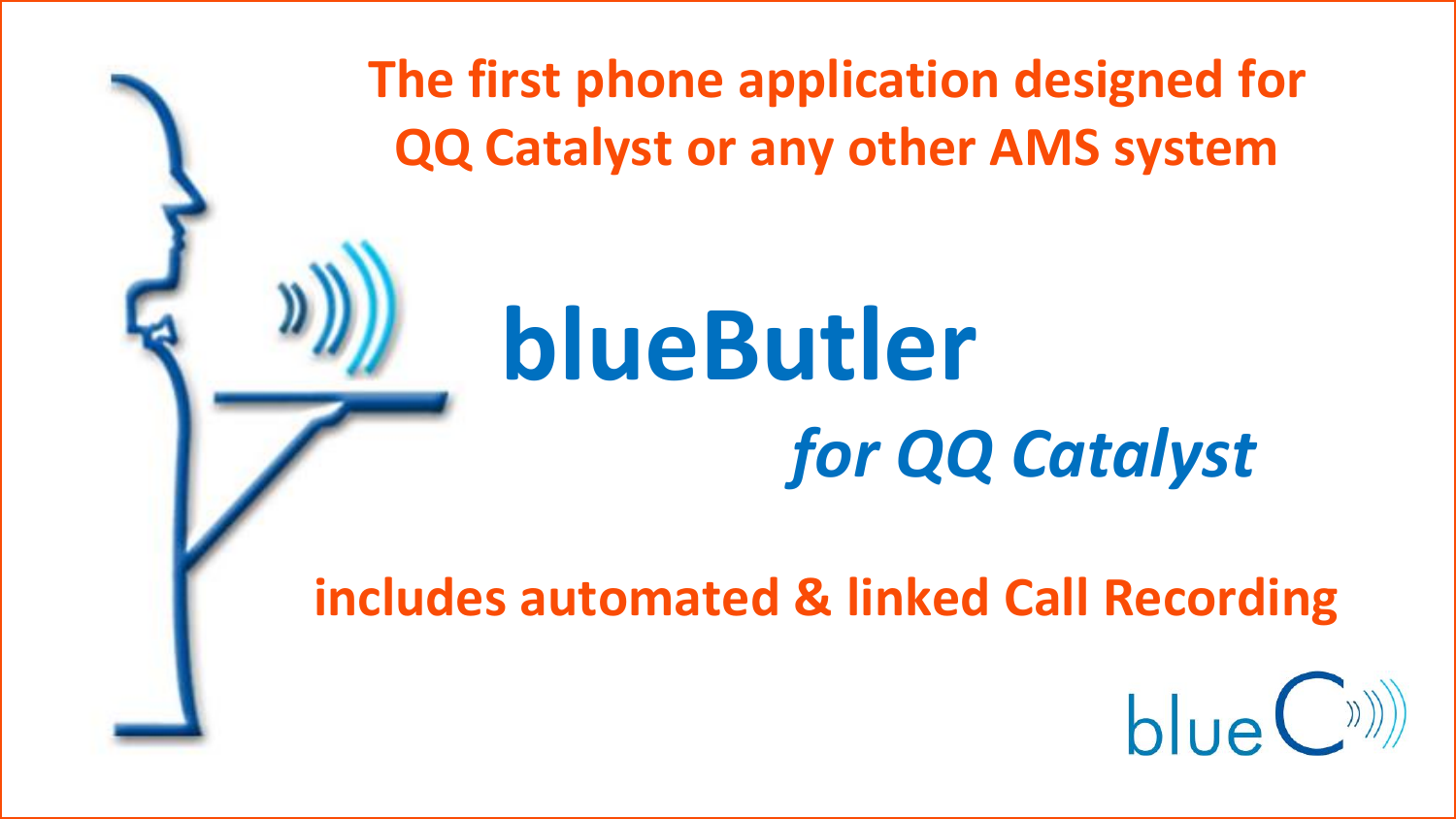**blueButler is a Database Content Management Solution that integrates with your VoIP system and QQ Catalyst to provide critical work flow efficiency & continuous management oversight**

- Content metric performance reports with drill down for audio verification
- Precision coaching and training
- Audio Signatures (audit trail)
- Client Info Screen Pop with Real time Activity / Suspense Creation and status display
- Workflow Checklists (mapped to Accord Forms)
- Real time Carrier Portal access
- Self Accountability Manager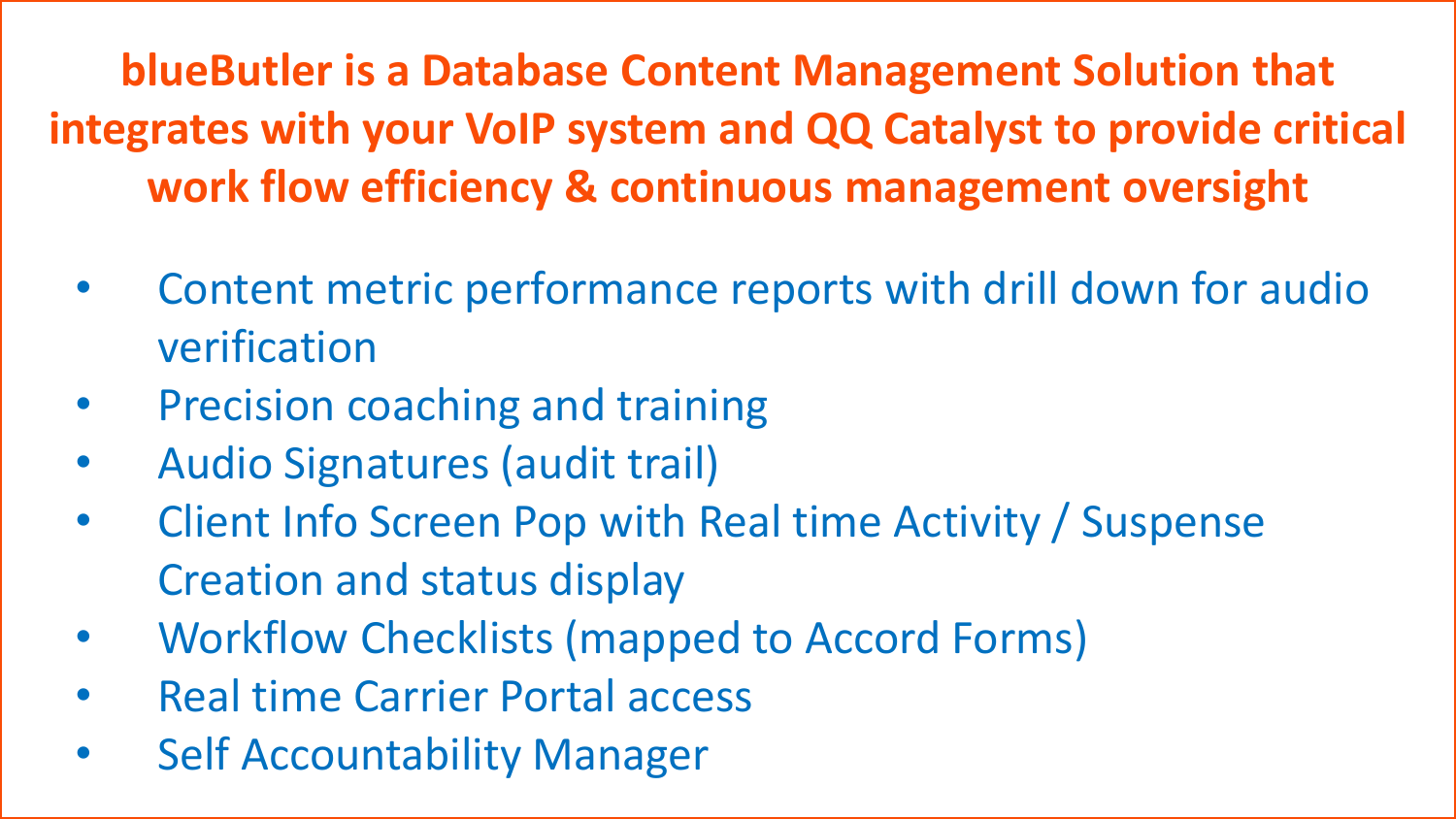

### **blueButler**

*for QQ Catalyst*

**How is blueButler different than VoIP systems that do basic screen pops and record calls?**

## **For the User**

- Screen pop of client file, policies, servicing team
- Automated Activity creation
- Call Tags to categorize calls
- Linked call recordings for easy playback to clarify instructions, review client requirements, etc
- Self-accountability to ensure every client call is linked into your AMS system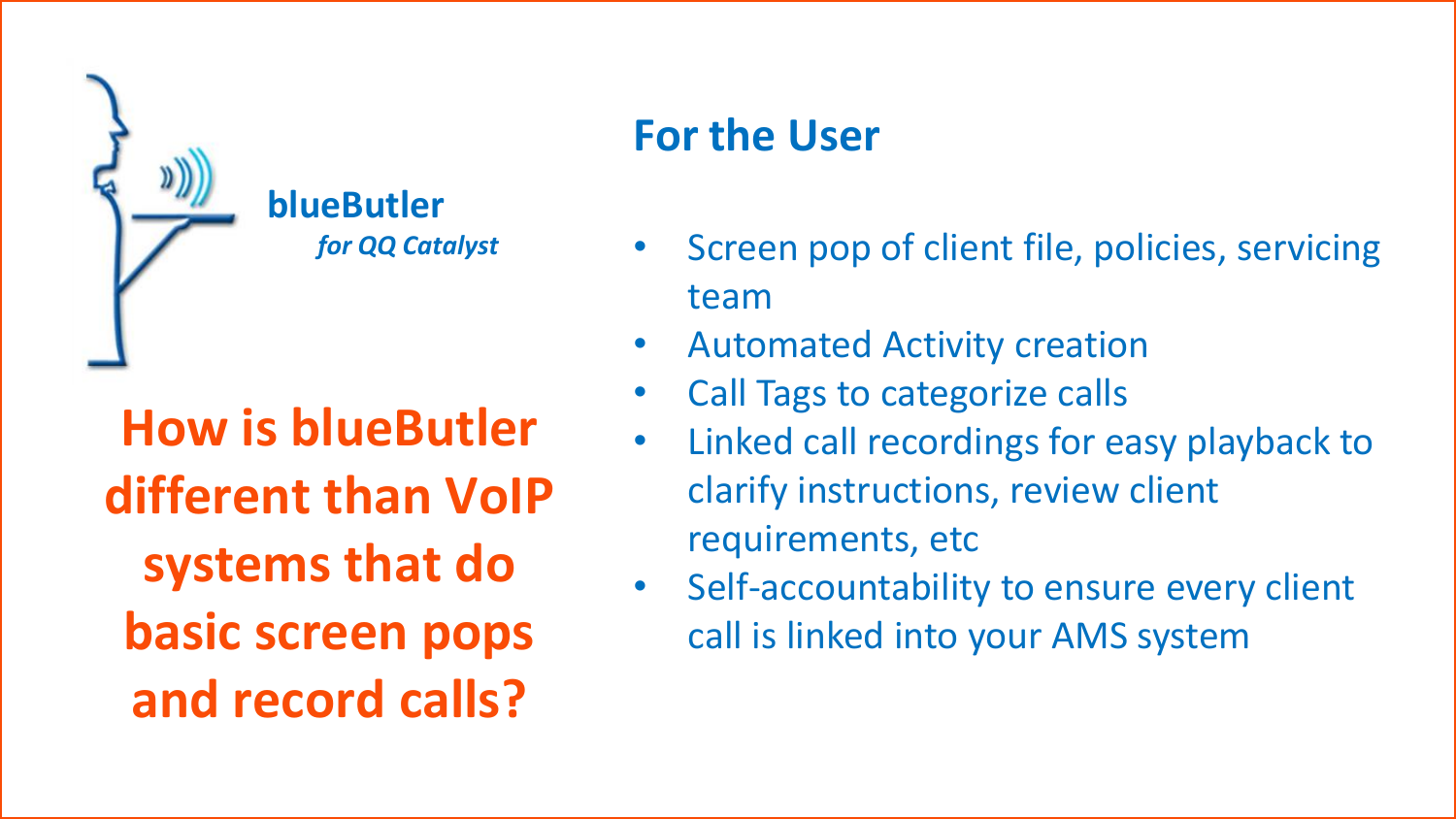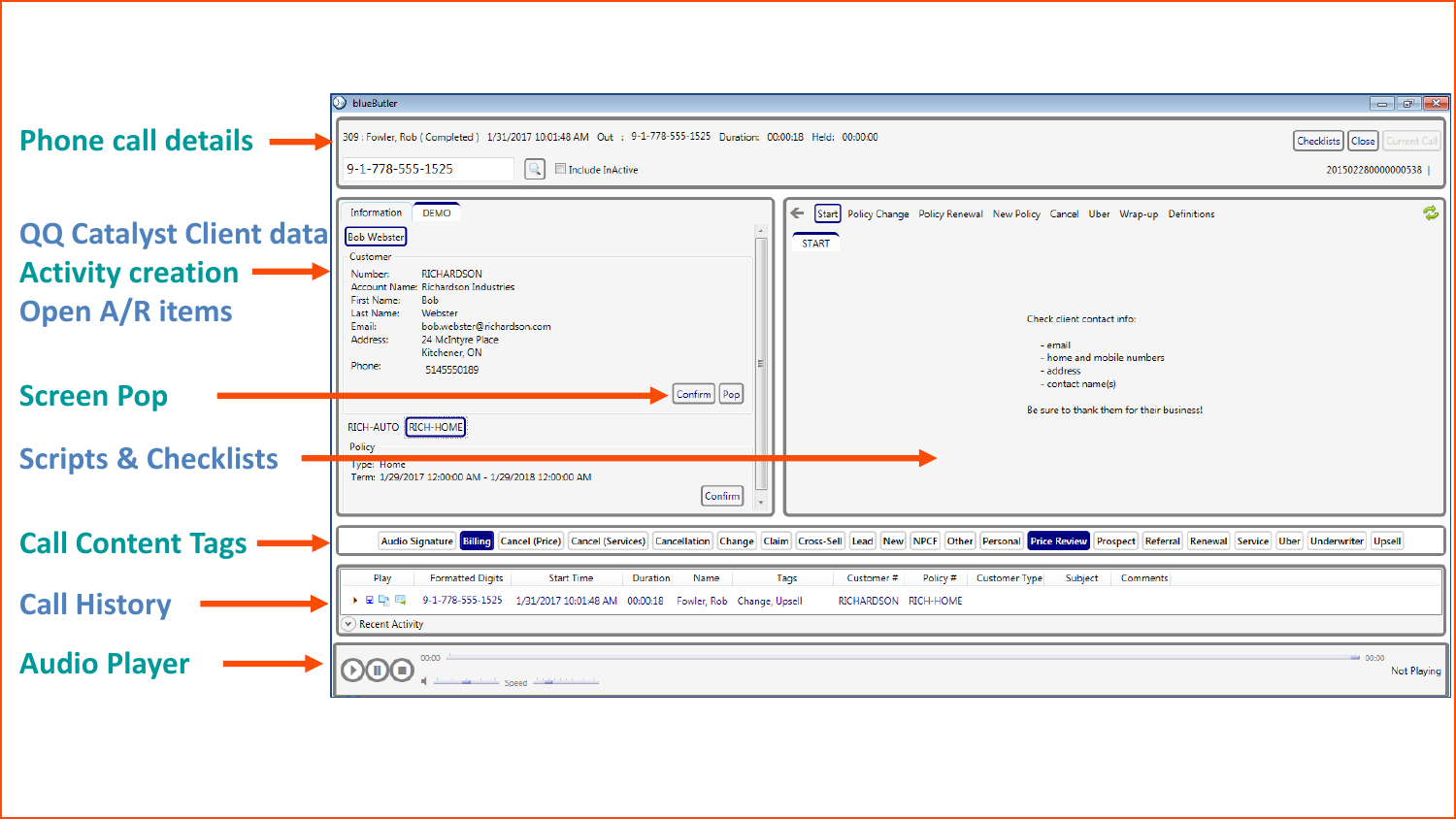

#### **blueButler** *for QQ Catalyst*

**How is blueButler different than VoIP systems that do basic screen pops and record calls?**

## **For the Manager**

- Oversight of team call activity to verify that no calls are falling through the cracks
- Easy playback review of target calls based on Call Tags for precision coaching and training
- Summarized drill-down management reports of team call activity weekly or daily to spot trends and anomalies
- Checklist and Content Reports ensure staff consistently engage with customers in an advisory roll, for better customer service and customer retention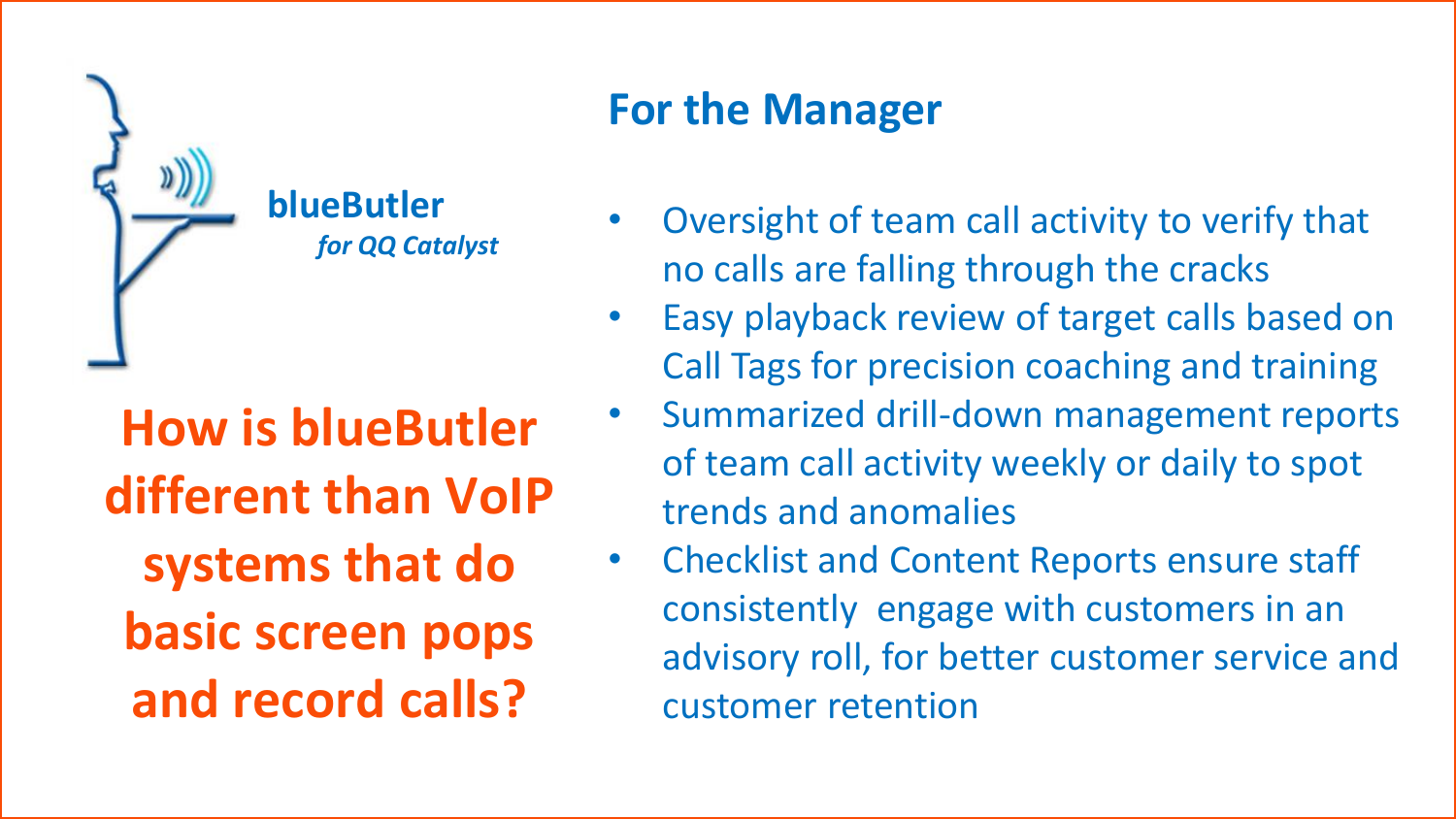#### **blueButler Daily Call Activity Manager**

| Play | Start Time =             | In/Out | <b>Formatted Digits</b> | Duration | Name    | Shared Linked           |                         | Customer # | Policy # | Subject                                                                       | Tags           |
|------|--------------------------|--------|-------------------------|----------|---------|-------------------------|-------------------------|------------|----------|-------------------------------------------------------------------------------|----------------|
| ・星取場 | 2/22/2017 4:37:07 PM     | Out    | 1-555-555-1234          | 00:00:49 | Kristin | $\overline{\vee}$       | ☑                       | CCRACLY01  |          | called about truck                                                            |                |
| ・星功局 | 2/22/2017 4:36:52 PM     | Out    | 1-555-555-1234          | 00:11:10 | Beverly | $\overline{\mathsf{v}}$ | ☑                       | ATHBOCH01  |          | 2016 Ford & delete skidoo inquiry                                             | Quote          |
| ・星功局 | 2/22/2017 4:32:48 PM     | Out    | 1-555-555-1234          | 00:05:43 | Anna    | $\overline{\mathbf{v}}$ | ☑                       | ILMORLI01  |          | care call                                                                     |                |
| ・星取場 | 2/22/2017 4:30:03 PM     | In     | 1-555-555-1234          | 00:01:08 | Angie   | V                       | ⊽                       | AVENJO001  |          | client called back re Final Notice                                            |                |
| ・星功局 | 2/22/2017 4:29:35 PM     | Out    | 1-555-555-1234          | 00:00:33 | Carol   | $\overline{\mathbf{v}}$ | ☑                       | OULINMA01  |          | Registered Letter eff03/12/2017                                               | Cancel         |
| ・星功局 | 2/22/2017 4:28:30 PM In  |        | 1-555-555-1234          | 00:02:15 | Arianne | V                       | ⊽                       | EARCEDA02  |          | <b>Loss Notice Entered</b>                                                    |                |
| ・星期間 | 2/22/2017 4:28:29 PM     | Out    | 1-555-555-1234          | 00:02:58 | Colleen | $\overline{\mathsf{v}}$ | ☑                       | LENSTA-01  | 2744     | requested photos                                                              |                |
| ・星期間 | 2/22/2017 4:28:12 PM     | Out    | 1-555-555-1234          | 00:01:07 | Shane   | ✓                       | ⊽                       | ARRCH0002  | 218505   | L/M with Dealer for finance details - recd?                                   | Ext-voicemail  |
| ・星期間 | 2/22/2017 4:27:18 PM     | Out    | 1-555-555-1234          | 00:06:52 | Kristin | $\overline{\mathsf{v}}$ | ☑                       | CCRACLY01  |          | called about truck                                                            |                |
| 人名瑞典 | 2/22/2017 4:26:46 PM Out |        | 1-555-555-1234          | 00:08:38 | Heidi   | $\checkmark$            | ⊽                       | OTELHER01  |          | called for auto quote, referred by his parents. Emailed him a auto quote form | Quote, Enquiry |
| ・星取場 | 2/22/2017 4:26:06 PM     | Out    | 1-555-555-1234          | 00:12:23 | Vicki   | $\overline{\mathsf{v}}$ | ☑                       | RAYAN0001  |          | Added attachment Email from<br>advising insured wants me to shop              |                |
| ・星取場 | 2/22/2017 4:25:06 PM     | Out    | 1-555-555-1234          | 00:01:30 | Marie   | □                       | □                       |            |          |                                                                               | Policy Change  |
| ・星期間 | 2/22/2017 4:24:09 PM Out |        | 1-555-555-1234          | 00:04:26 | Robyn   | $\overline{\mathsf{v}}$ | ☑                       | BMECH-01   | R8583    | Returned call                                                                 |                |
| ・星功福 | 2/22/2017 4:23:26 PM     | Out    | 1-555-555-1234          | 00:00:49 | Kristin | $\overline{\mathsf{v}}$ | ⊽                       | OCKETBR01  |          | o/s balance                                                                   |                |
| ・星取場 | 2/22/2017 4:23:17 PM In  |        | 1-555-555-1234          | 00:05:25 | Tracey  | $\checkmark$            | ⊽                       | DEYALIA01  |          | called in re: renewal increase                                                |                |
| ・星期間 | 2/22/2017 4:22:15 PM     | Out    | 1-555-555-1234          | 00:01:48 | Heather | $\Box$                  | □                       |            |          |                                                                               |                |
| ▶물만隔 | 2/22/2017 4:22:09 PM Out |        | 1-555-555-1234          | 00:09:28 | Lucille | $\checkmark$            | ⊽                       | UCILLLE01  | 18017    | Download Renewal-Review File/Care Call                                        | Renewal        |
| ・星取場 | 2/22/2017 4:21:54 PM     | In     | 1-555-555-1234          | 00:03:20 | Shylia  | $\overline{\checkmark}$ | $\overline{\mathbf{v}}$ | IMONLI001  |          | called in reg: possible claim                                                 |                |
| ・星功局 | 2/22/2017 4:20:44 PM     | Out    | 1-555-555-1234          | 00:00:41 | Kristy  | $\checkmark$            | ⊽                       | AGGLUIN01  |          |                                                                               | Billing        |
| ・星期間 | 2/22/2017 4:20:21 PM     | Out    | 1-555-555-1234          | 00:02:10 | Brandon | $\overline{\checkmark}$ | ⊽                       | ARRELQU01  | 71284    | Spoke w/ Jessie                                                               | Underwriter    |
| ・星取場 | 2/22/2017 4:19:20 PM Out |        | 1-555-555-1234          | 00:00:48 | Irene   | $\checkmark$            | ⊽                       | IACEKDA01  | 3563     | <b>Loss Notice Entered</b>                                                    |                |
| ・星取場 | 2/22/2017 4:18:55 PM     | In     | 1-555-555-1234          | 00:09:47 | Amy     | □                       | □                       |            |          |                                                                               | Personal       |
|      |                          |        |                         |          |         |                         |                         |            |          |                                                                               |                |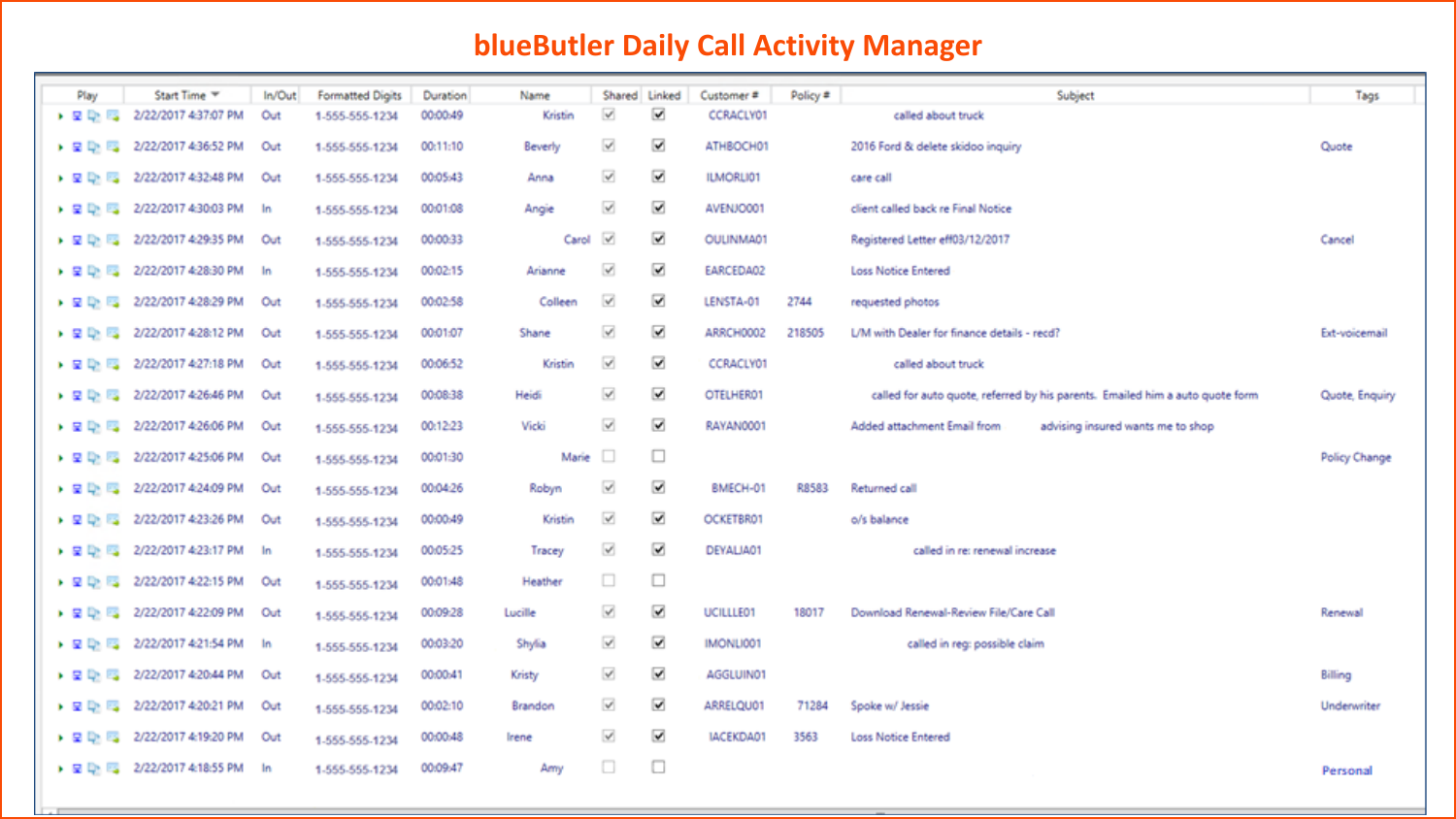

**blueButler** *for QQ Catalyst*

**How is blueButler different than VoIP systems that do basic screen pops and record calls?**

## **For the Owner**

- Fully automated audit trail of all calls in/out of the agency linked to secure tamper-proof original recordings
- Agency oversight reports to ensure campaigns are being promoted (seasonal or new markets, leads and referrals, brand awareness, etc.)
- Spot audit calls made by staff that are struggling or have complaints made against them by clients
- Quick resolution of disputes through immediate access to call recordings related to the issue
- Audio signature process to drive efficiencies and enable immediate billings with clear "intent to bind" instructions from clients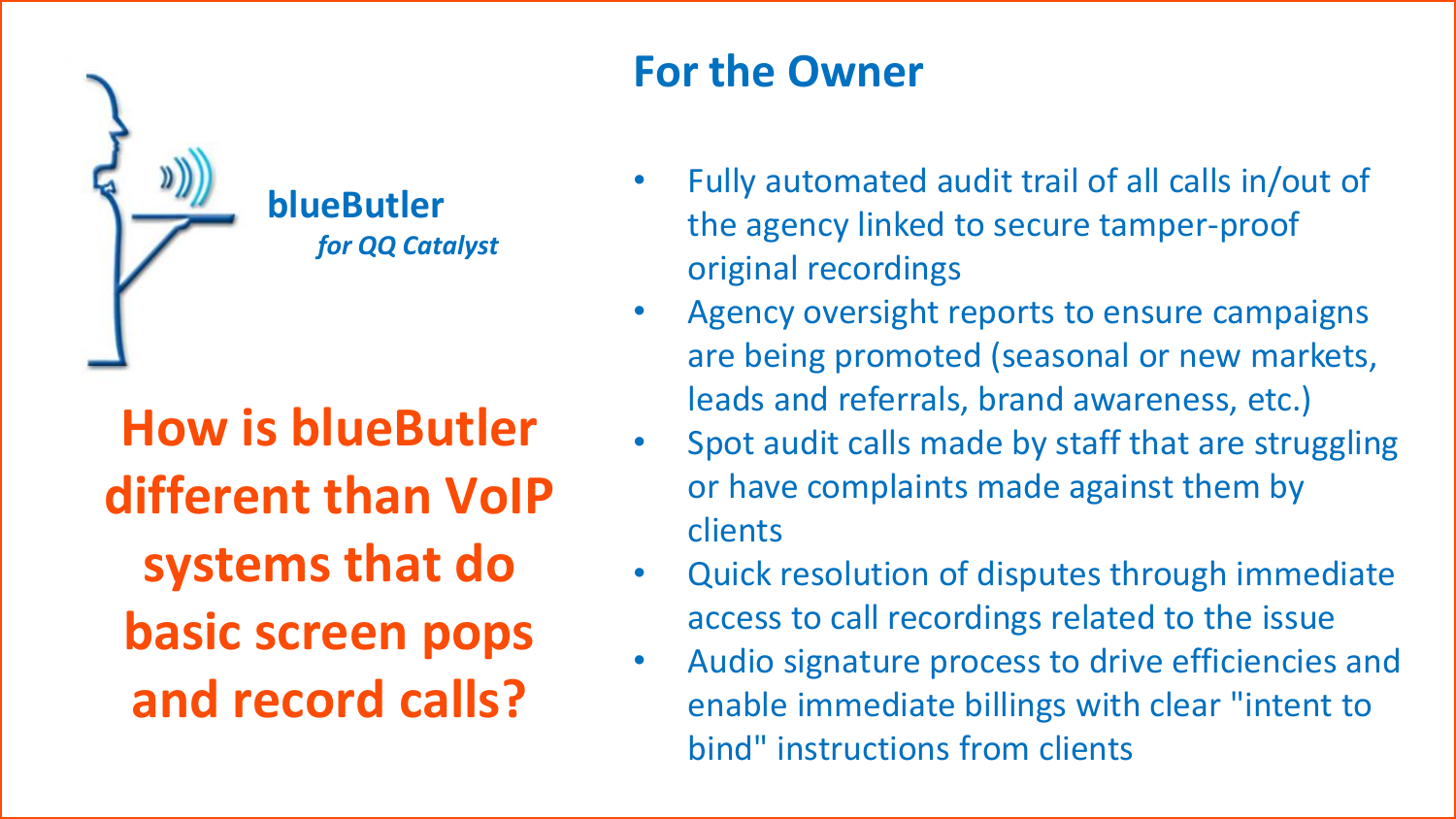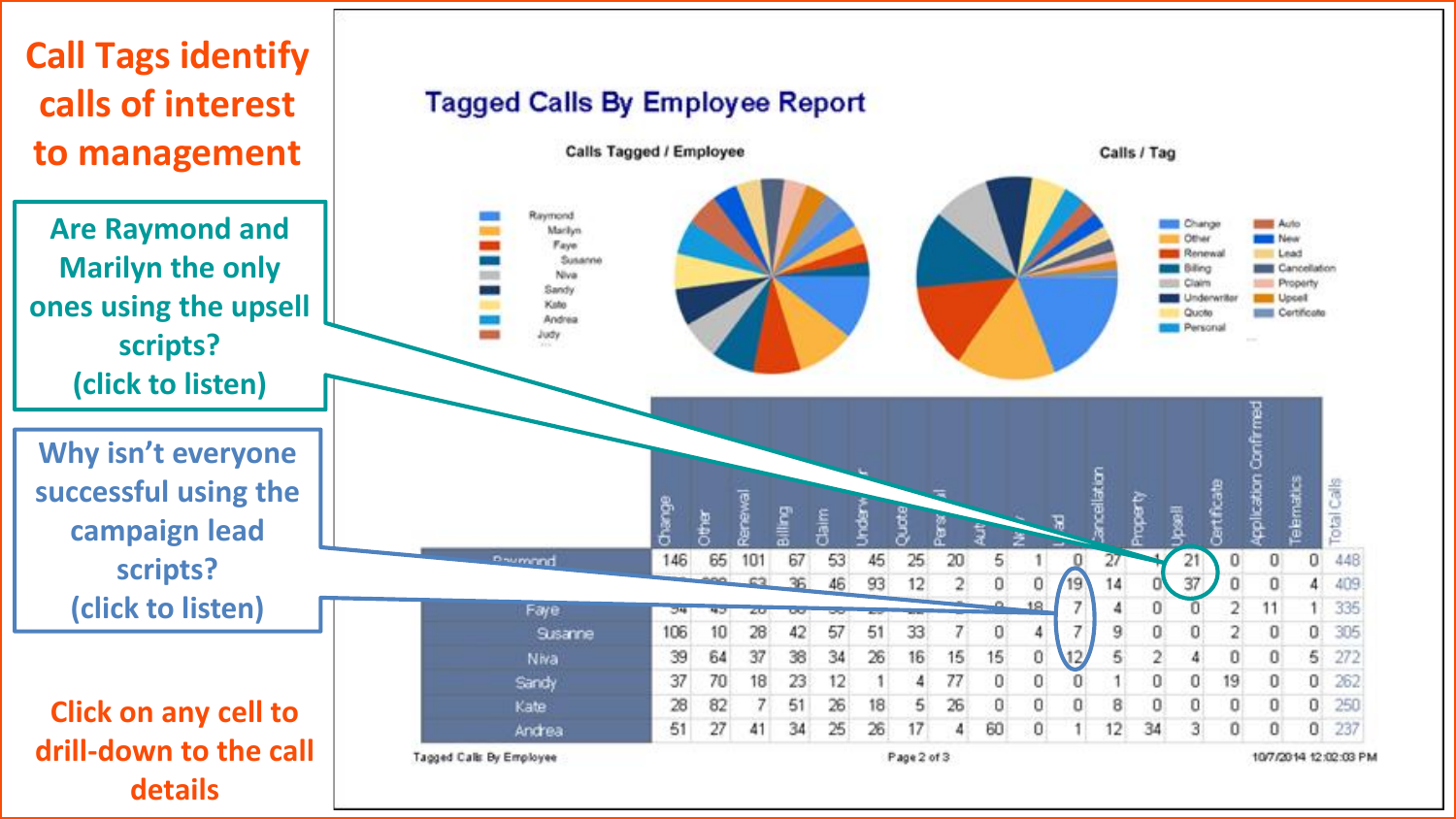File Edit View Document Tools Window Help

| <b>Number</b>                                   | <b>Duration</b>                  |     | <b>Extension User Name</b> |  |  |  |  |  |
|-------------------------------------------------|----------------------------------|-----|----------------------------|--|--|--|--|--|
|                                                 | Calls:<br><b>Total Duration:</b> |     | 5<br>00:04:45<br>00:00:57  |  |  |  |  |  |
| 7095556969<br>In.                               | 00:00:50                         | 303 | Jones, Jennifer            |  |  |  |  |  |
| New home policy.                                |                                  |     |                            |  |  |  |  |  |
| The memo you sent me was received.<br>Comments: |                                  |     |                            |  |  |  |  |  |
| Life Lead<br>Tags:                              |                                  |     |                            |  |  |  |  |  |
| Out 913065550110                                | 00:01:00                         | 303 | Jones, Jennifer            |  |  |  |  |  |
| Subject:<br>Auto policy change.                 |                                  |     |                            |  |  |  |  |  |
| Adding home insurance.                          |                                  |     |                            |  |  |  |  |  |
| Life Lead                                       |                                  |     |                            |  |  |  |  |  |
| Out 913065551326                                | 00:01:02                         | 303 | Jones, Jennifer            |  |  |  |  |  |
| 2382-47                                         |                                  |     |                            |  |  |  |  |  |
| The memo you sent me was received.<br>Comments: |                                  |     |                            |  |  |  |  |  |
| Life Lead                                       |                                  |     |                            |  |  |  |  |  |
| Out 916135550170                                | 00:00:52                         | 303 | Jones, Jennifer            |  |  |  |  |  |
|                                                 |                                  |     |                            |  |  |  |  |  |
| Life Lead                                       |                                  |     |                            |  |  |  |  |  |
|                                                 |                                  |     | <b>Average Duration:</b>   |  |  |  |  |  |

 $\begin{array}{|c|c|c|c|c|}\hline \multicolumn{1}{|c|}{-}&\multicolumn{1}{|c|}{-}&\multicolumn{1}{|c|}{x}\hline \end{array}$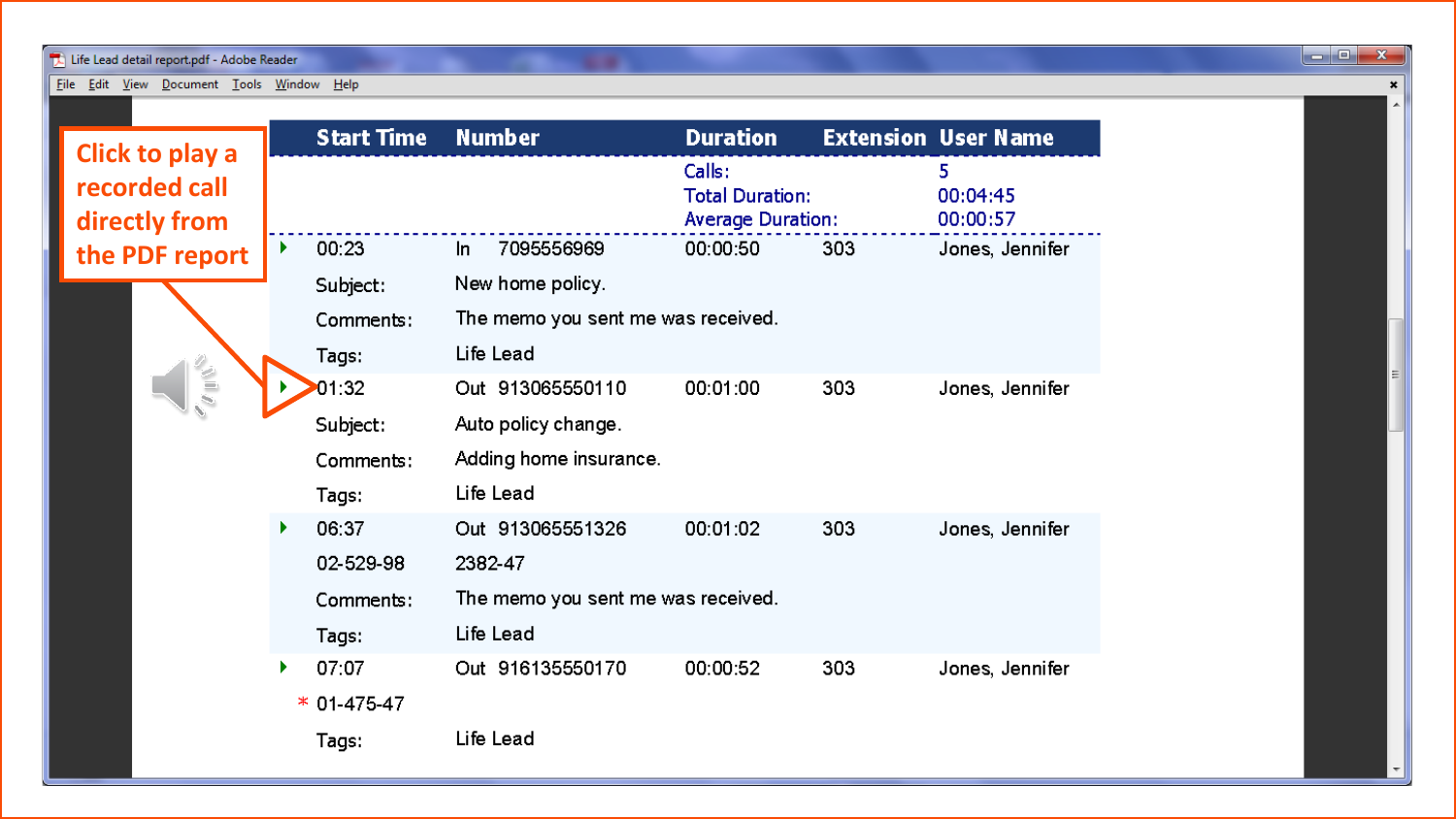## **Call Tags identify calls of interest to management**

**1,887 customers experienced the once-and-done audio signature process!**

**How much time and money have you saved not having to chase signatures?**

#### **Tagged Calls By Employee Report**

|               | Change | other | Renewal | <b>Silling</b> | Claim | <b>Underwriter</b> | giote<br>Ouote | Personal | <b>Auto</b> | New | <u>lead</u> | Cancellation | Property       | 。              | Certificate | Application Confirmed | Telematics     | Total Calls |
|---------------|--------|-------|---------|----------------|-------|--------------------|----------------|----------|-------------|-----|-------------|--------------|----------------|----------------|-------------|-----------------------|----------------|-------------|
| , Judy        | 69     | 61    | 42      | 27             | 8     | 3                  | 13             | 5        | 0           | 0   | 2           | 0            | 0              | $\overline{0}$ | 0           | $\overline{0}$        | $\overline{0}$ | 230         |
| Karen         | 65     | 2     | 41      | 31             | 27    | $\overline{0}$     | 1              | 0        | 0           | 10  | 0           | 2            | 0              | 0              | 0           | 0                     | $\overline{0}$ | 178         |
| Linda         | 40     | 28    | 43      | 30             | 32    | 1                  | 2              | 0        | 0           | 1   | 0           | 2            | 0              | $\Box$         | 0           | 0                     | $\overline{0}$ | 176         |
| i, Cathy      | 22     | 24    | 38      | 25             | 30    | 12                 | 12             | 0        | 0           | 1   | 1           | 2            | $\overline{0}$ | 0              | 0           | $\overline{0}$        | 1              | 165         |
| , Sharon      | 36     | 49    | 24      | 20             | 10    | $\overline{0}$     | 0              | 6        | 0           | 16  | 0           | 0            | 0              | $\overline{0}$ | 0           | 0                     | 0              | 161         |
| Karen         | 51     | 2     | 31      | 35             | 16    | $\overline{0}$     | 12             | 4        | 0           | 4   | 0           | 1            | 0              | 0              | 0           | 1                     | 0              | 157         |
| , Ralph       | 46     | 1     | 25      | 37             | 17    | $\overline{0}$     | 8              | 0        | $\Box$      | 9   | 0           | 6            | $\overline{0}$ | $\Box$         | 0           | 0                     | 0              | 147         |
| Sandy         | 5      | 0     | 4       | 7              | 0     | 18                 | 31             | 0        | 45          | 58  | 57          | 0            | 38             | 0              | 0           | 4                     | 0              | 141         |
| <b>Kurtis</b> | 27     | 0     | 40      | 11             | 9     | 21                 | 11             | 0        | 0           | 2   | 0           | 1            | 0              | 0              | 17          | 0                     | 0              | 136         |
| , Duy         | 3      | 44    | 27      | 20             | 5     | 22                 | 50             | 0        | 0           | 0   | 2           | 4            | 0              | 0              | 0           | 4                     | 0              | 129         |
| Adriana       | 11     | 11    | 35      | 24             | 11    | 5.                 | З              | 1        | $\Omega$    | 0   | Ω           | 3            | $\Omega$       | Ω              | 0           | 0                     | 0              | 103         |
|               | 939    | 797   | 671     | 618            | 454   | 371                | 277            | 169      | 34          | 124 | 108         | 101          | 75             | 65             | 40          | 20                    | 11             | 4241        |